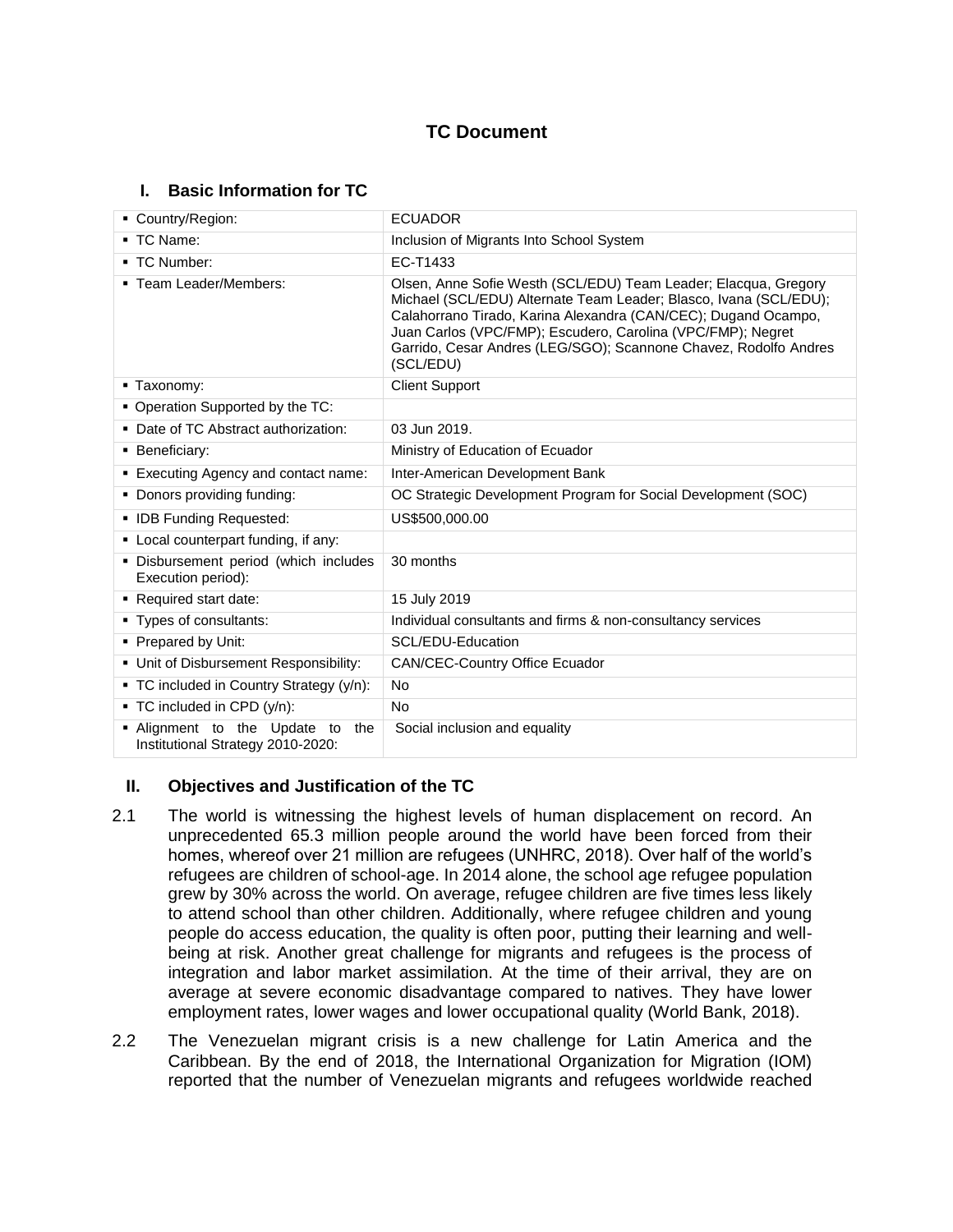more than 3 million people, of which 80% are in other countries of the region<sup>1</sup>. As of December 2018, 280,000 Venezuelans were registered in Ecuador<sup>2</sup>. Around 12% of these migrants (approximately 30,000 people) are minors between 3 and 17 years old, whereof about 13% are children of pre-primary school age, 77% are children of primary school age and 10% are children of secondary school age<sup>3</sup>. A large share of these children has not yet been assigned a seat in any Ecuadorian school, and of the Venezuelan population out-of-school children respectively represent 59% in pre-primary school, 52% in primary school age and 81% in secondary school. This influx of populations needing access to quality education is putting pressure on an already saturated Ecuadorian school system. Prior to the migration crisis, Ecuador had an approximate 50,000 out-of-school youth.

- 2.3 There are numerous reasons for lack of access to schooling of vulnerable and migrant children. One reason is related to how the current Ecuadorian system of assignment of students works. Students are assigned to a nearby school based on the address of their electrical bill. However, government officials are aware that some parents game the system by getting electrical bills of acquaintances who reside in neighborhoods with more desirable public schools. This is more likely to be exploited by parents that likely have more objective knowledge about schools and more dense social networks (Schneider et al., 1998; Bell, 2009; Bosetti, 2004). Vulnerable and migrant families are in disadvantage in this system because they are more likely to be less well informed and connected.
- 2.4 Another reason for the lack of access to schooling of migrant children is related to the critical teacher shortages faced by the Ecuadorian education system. In Ecuador, there is a deficit of circa 4,000 certified teachers to be able to incorporate all children (Ecuadorian and foreign children) in the education system. This generates lack of vacancies and waitlists in public schools. Migrants concentrate in more vulnerable areas, where the shortage of teachers is more severe. Indeed, UNICEF data shows that 25% of localities with greater shortage of teachers also have a higher share of foreigners in the education system. The vulnerable areas are where teachers have the greatest impact, the study in Ecuador "Cerrando Brechas" shows that the impact of a good teacher on student learning is significant, especially for disadvantaged children.
- 2.5 The objective of this TC is to provide support to the Government of Ecuador to improve quick response to inclusion of migrants and vulnerable populations in the school system. Specifically, this TC will finance: (i) increase efficiency of student assignment, especially beneficial for migrants and vulnerable populations, (ii) increase access to schooling in vulnerable areas with significant concentration of migrants (iii) evaluation and dissemination of the results.
- 2.6 The activities of this TC will be complemented by other TCs in SCL/EDU. RG-3445 "Artificial Intelligence and Behavioral Insights in Education" is supporting student allocation in Peru and Chile (and teacher assignment in Ecuador), while in this TC we will gather the lessons learnt to implement similar changes for student systems in Ecuador. In the area of migration, there will be possible parallel funding from BID LAB project EC-T1432 "Innovations for the inclusion of migrants". Additionally, the TC will

 $\overline{a}$ 

<sup>1</sup> http://www.un.org.ec/el-numero-de-refugiados-y-migrantes-de-venezuela-alcanza-los-3-millones/

<sup>2</sup> This represents around 1.7% of the Ecuadorian population according to CELADE population estimates.

<sup>3</sup> In the Ecuadorian education system, there are two years of pre-primary education ("educación inicial"), ten years of primary education ("educación general básica"), and three years of secondary education ("bachillerato").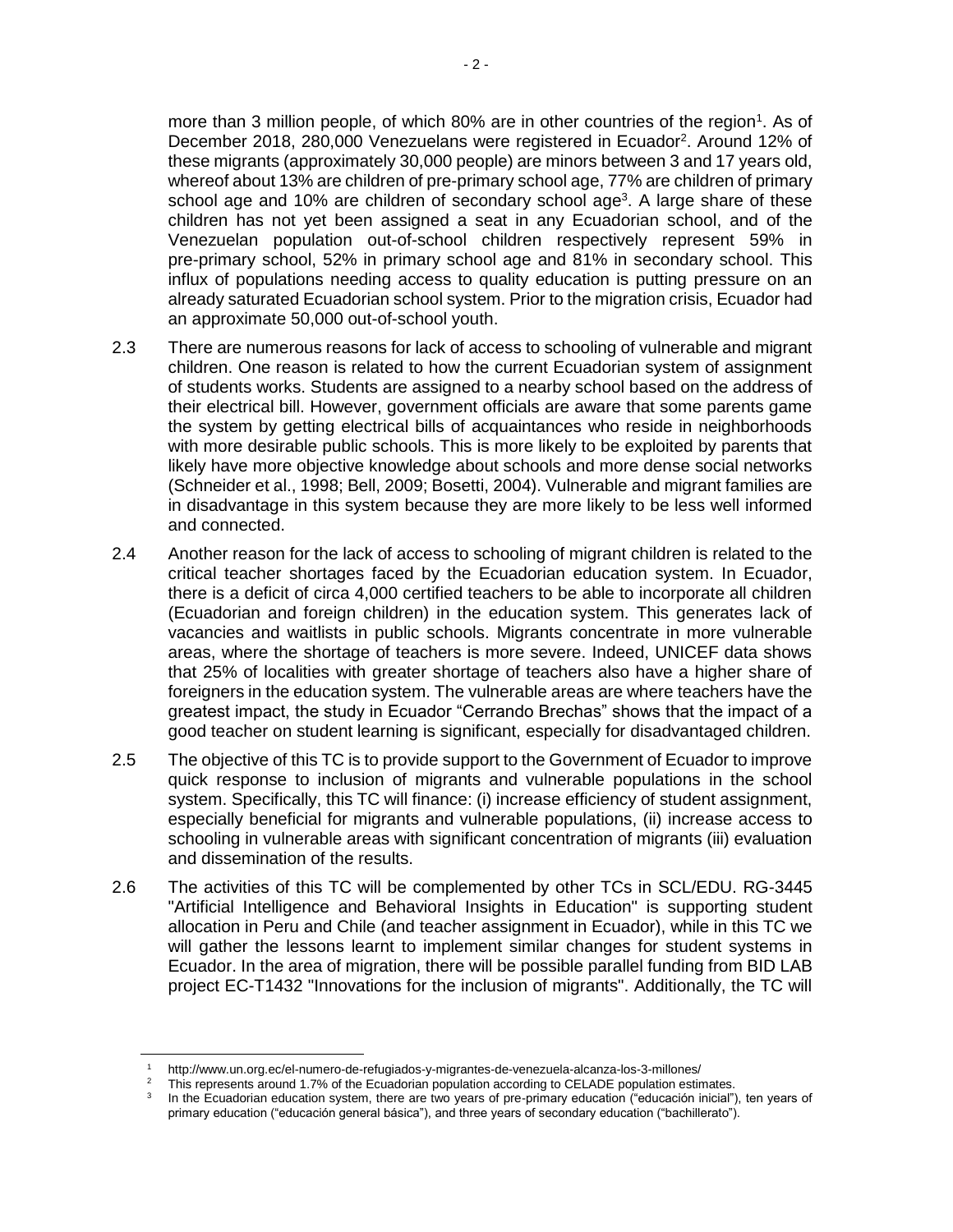support loan design of a migration loan in Ecuador, EC-L1258 "Inclusion of migrant and recipient populations in social services in Ecuador".

2.7 **Alignment.** This TC is consistent with the Update of the Institutional Strategy (UIS) 2010-2020 (AB-3008) as it aligns with the objective of social inclusion and equality and it seeks to make quality educational services accessible to all population; the Strategy for a Social Policy for Equality and Social Productivity (GN-2588-4), particularly by "improving school quality" and "addressing youth-at-risk"; and with the goal of "promoting learning and skills necessary for the region to reach its potential" of the Education and Early Childhood Development Sector Framework Document (GN-2708- 5). The TC is also aligned with the third pillar of the Country Strategy of Ecuador 2018- 2021: the deepening of the social advances achieved over the last decade, more particularly regarding the objective of ensuring access to quality public education. It is hence also aligned with objective 1 of the National Development Plan 2017-2021 to ensure a life of dignity with equal opportunities for all. In addition, the TC is aligned with the objectives of the Strategic Program for Social Development (OC-SDP) financed with Ordinary Capital (SOC) (GN-2819-1): (i) increase the relevance, quality and volume of Bank financing aimed at supporting to the social sector; and (ii) strengthen the efforts made by public institutions to be more effective and efficient in their social programs, focus on specific groups and the execution of social sector projects.

# **III. Description of activities/components and budget**

 $\overline{\phantom{a}}$ 

## 3.1 **Component I – Increase of efficiency of student assignment, especially migrants and vulnerable populations (USD 210.000)**

- 3.2 The goal of this component is to improve the transparency, efficiency and equity of the student allocation system in Ecuador. This component will: (i) assist the government of Ecuador in producing a diagnosis of the current student allocation system and in developing new allocation algorithms that include school choice (back-end), and (ii) assist the government in the development and piloting of an interface for student allocation that provides relevant information to parents and students using Artificial Intelligence (AI), Machine Learning (ML) and behavioral insights (BI) (front-end)<sup>4</sup>. This component will largely benefit vulnerable and migrant populations by levelling the field in terms of access to information and opportunities to get a seat assigned in an Ecuadorian public school. The IDB will work with the Ministry of Education to tackle any implementation challenge that might emerge in this regard, such as the implementation of such systems in places with poor internet connectivity. Also, since migrants are more likely to be less well-connected and have less information about how the system works, the IDB will plan outreach activities to introduce migrants to the new student assignment system.
- 3.3 **Expected outputs** from Component 1 include reports on: (i) a diagnosis of the current student allocation system and the new allocation algorithm developed including school choice (back-end); and (ii) a report describing the identification of suitable areas for the pilot, results of piloting the implementation of the interface and a proposed methodology for evaluation (front-end).

Experimental evidence demonstrates that providing information influences parental choice (Corcoran et al., 2018; Gallegos et al., 2012; Hastings and Weinstein, 2008). The use of AI and ML in allocation systems remains largely unexplored. The United States and Chile, for example, have experimented with introducing nudges (BI) to student allocation platforms to improve their school choice (Allende et al., 2018; Glazerman et al., 2018). However, these nudges could be combined with AI and ML techniques to optimize allocation outcomes.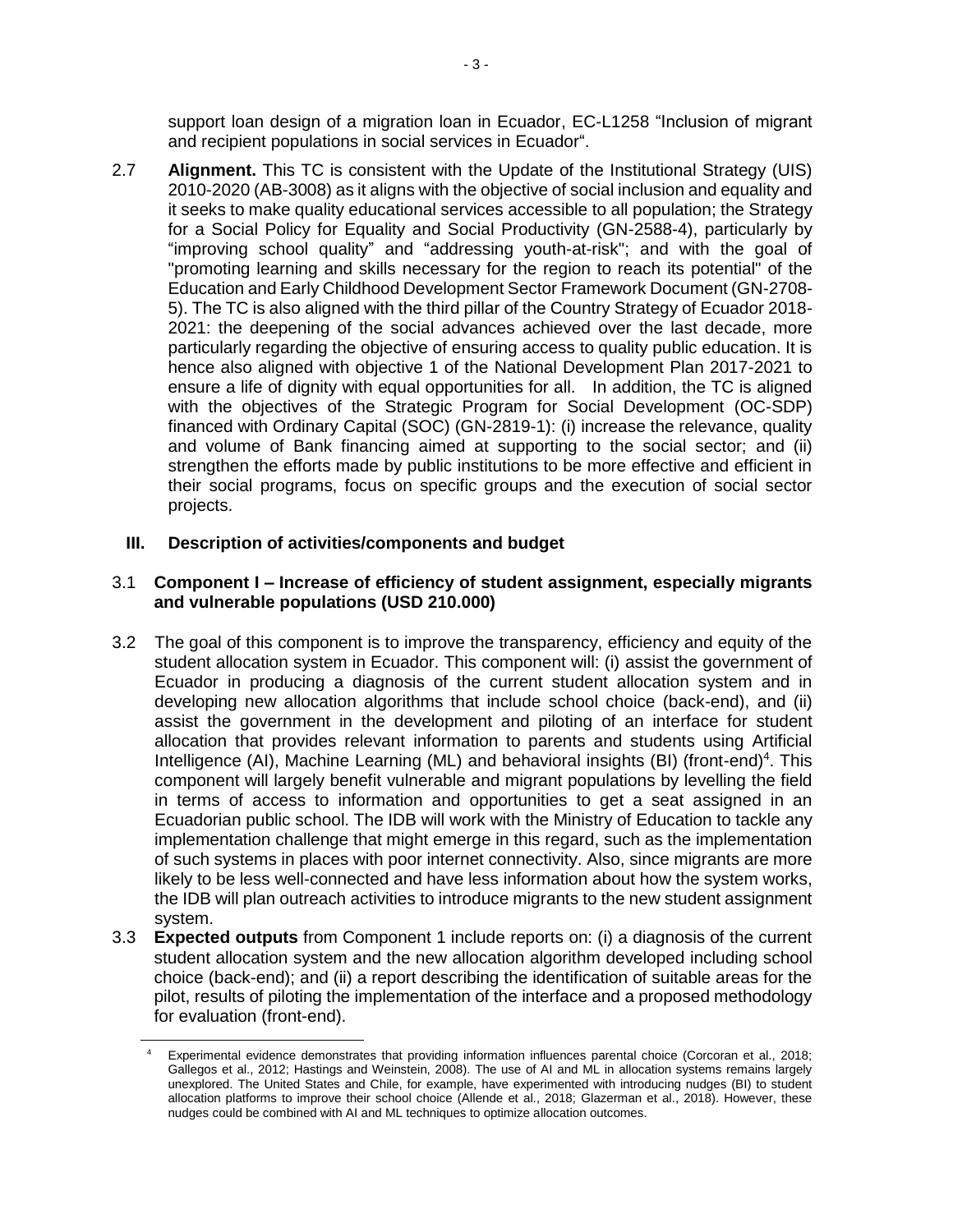### 3.4 **Component II. Increase access to schooling, especially in vulnerable areas with concentration of migrants (USD 200.000)**

- 3.5 Integrating migrant children and young people into national systems is the most sustainable means of ensuring relevant and quality education opportunities for them. This component will support the inclusion of talented individuals to work as teachers in the Ecuadorian education system, especially in most vulnerable areas with greater shares of migrant children and youth. We will partner with the organization *Enseña Ecuador*, which is part of the global network *Teach for All*. The goal is to recruit, rigorously select and train individuals from diverse backgrounds to become effective teachers in disadvantaged communities for at least two years. The inclusion of talented individuals to work as teachers would allow the inclusion of vulnerable – principally migrant - children in the education system. Moreover, by taking advantage of the many talented professionals among Venezuelan migrants themselves, this component will target recruitment efforts among the migrant population. This will foster the economic integration of migrants and, furthermore, ease their assimilation to their host country by being part of the education system given its crucial role in society. This component will also support the development of specific community action plans led by the teachers.
- 3.6 **Expected outputs** from Component 2 include reports describing: (i) the training provided to the recruited individuals; and (ii) supervision reports with detailed information regarding recruited individuals to develop community action plans and a description of these plans.

### 3.7 **Component III – Evaluation and dissemination (USD 90.000)**

- 3.8 This component will fund: (i) an evaluation of the effectiveness of matching algorithms, AI and nudges in improving equity and efficiency in the allocation of students across schools, with a particular focus on the assignment results for vulnerable and migrant populations (ii) one workshop in Ecuador to share the results and a regional seminar to disseminate results and showcase the use of artificial intelligence and behavioral science techniques to improve transparency, efficiency, and equity in student allocation systems. These seminars will mainly be addressed to the Education Ministry in Ecuador and other countries where similar projects are being conducted (such as Chile and Peru, see TC RG-T3443). The workshops will also support loan preparation of EC-L1258. As part of this TC, the IDB also plans to present at the Global Forum for Migration to be held in November in Quito.
- 3.9 **Expected outputs** from Component 3 include: (i) report on the evaluation of the effectiveness of matching algorithms, AI and nudges in improving equity and efficiency in the allocation of students across schools; and (ii) national workshop and regional seminars.
- 3.10 **Expected Results.** This project aims to increase the government's response to the inclusion of vulnerable children– principally migrants - in the education system, by an improving the transparency, efficiency and equity of the assignment of students to schools and through the inclusion/recruitment of teachers – possibly Venezuelan - in the national school system.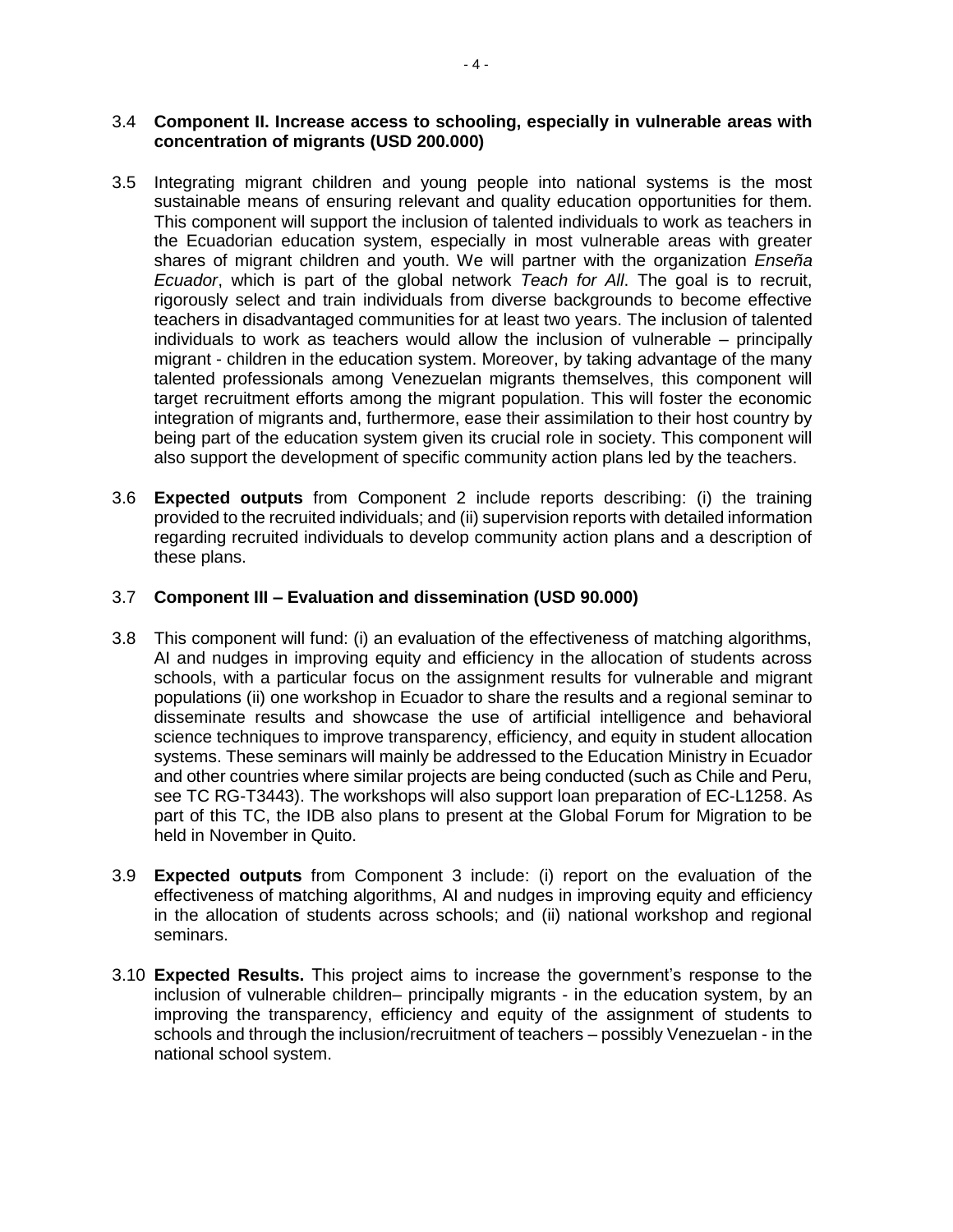- 3.11 **The results matrix** indicates an outcome related to the increase of inclusion of vulnerable children – principally migrants – in the education system, measuring the percentage of migrants school-age children assigned a seat in a public school which at the 2019 baseline was only 41.2%. According to MINEDUC official data and UNICEF analysis 18,293 out of the 37,000 children ages 3-17 residing in Ecuador need urgent access to education. As of February 2019, 8,568 girls and 9,662 were still excluded from education services.
- 3.12 **Indicative Budget.** The amount of funding needed to achieve the expected outputs is US\$ 500,000. There is no local counterpart.

| <b>Activity/Component</b>                                                                                                   | <b>Description</b>                            | <b>IDB/Fund Funding</b> | <b>Total Funding</b> |
|-----------------------------------------------------------------------------------------------------------------------------|-----------------------------------------------|-------------------------|----------------------|
| <b>Component 1. Increase</b><br>efficiency of student<br>assignment, especially<br>migrants and vulnerable<br>populations   |                                               | 210,000                 | 210,000              |
| Diagnostics and assessments<br>completed                                                                                    | Consulting firm                               | 50,000                  | 50,000               |
| Methodologies<br>designed/strengthened                                                                                      | Consulting firm<br>& Individual<br>consultant | 160,000                 | 160,000              |
| <b>Component 2. Increase</b><br>access to schooling,<br>especially in vulnerable areas<br>with concentration of<br>migrants |                                               | 200,000                 | 200,000              |
| Training workshops delivered                                                                                                | Consulting firm                               | 170,000                 | 170,000              |
| Supervision reports completed                                                                                               | Consulting firm                               | 30,000                  | 30,000               |
| <b>Component 3. Evaluation and</b><br>dissemination                                                                         |                                               | 90,000                  | 90,000               |
| Quasi-experimental impact<br>evaluation performed                                                                           | Individual<br>Consultants                     | 60,000                  | 60,000               |
| Seminars organized                                                                                                          | <b>Seminars</b>                               | 30,000                  | 30,000               |
|                                                                                                                             | Total                                         | 500,000                 | 500,000              |

#### **Indicative Budget**

3.13 **Supervision, monitoring and evaluation.** The Education Division will be responsible for the supervision and oversight, led by the Team Leader of this TC, Anne Sofie Westh Olsen (CEC/EDU). The monitoring of the execution of the TC program will be carried out through regular meetings with counterparts and consultants, as well as supervision missions, with supervision costs related to missions from Washington and missions in the field. The Bank will work closely with the Ministry of Education and the consulting firm and individual consultant to ensure direct dialogue between all the parts involved. It is estimated that the project will have a duration of 30 months for execution and disbursements counted from the date of approval of this TC.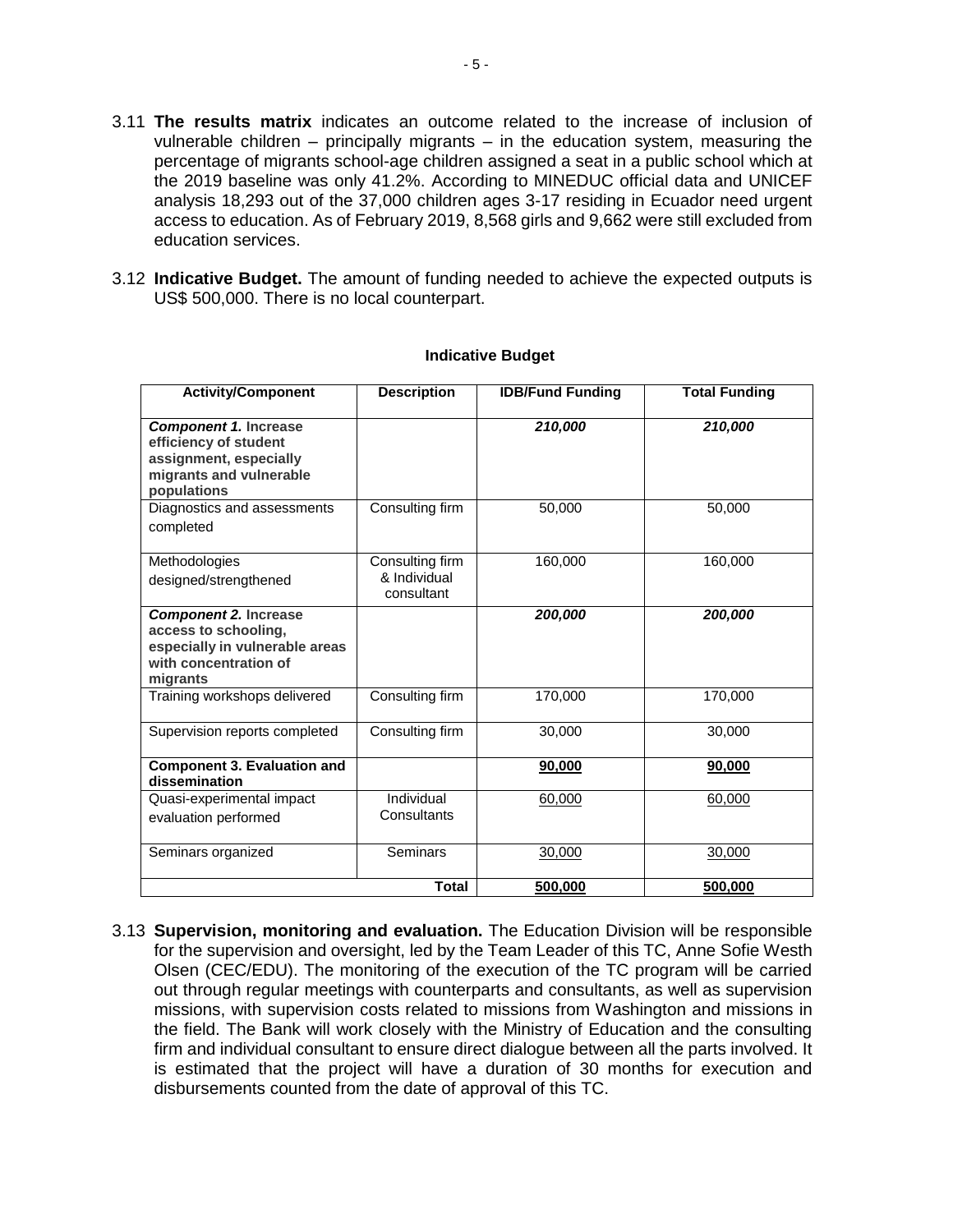3.14 The TC funds will not be used to directly pay for the technologies piloted in this project. We will hire a firm to conduct data analyses, evaluation, and development of technologies. As described in the Terms of Reference for the firm, the development of technologies corresponds to less than 10% of the firms' total contract.

## **IV. Executing agency and execution structure**

- 4.1 At the request of the Ministry of Economy and Finance in agreement with the Ministry of Education and considering that the processes of contracting consultancy studies with the local standard may take times that would delay the achievement of the results of the TC, the Executing Agency will be the Bank, through the its Country Office in Ecuador (CEC/CAN) and the Education Division (EDU/SCL). According to TC guidelines (GN-2629-1), this is justified by the fact that complying with internal requirements would delay the execution of the TC, jeopardizing the achievement of its objectives which is related to an intersectoral agenda at the IDB as part of the newly approved Migration Initiative. All disbursements will be executed through the Bank's systems and will require approval from SCL/EDU. The Bank will contract individual consultants, consulting firms and nonconsulting services in accordance with Bank's current procurement policies and procedures (GN-2303-20). The TC will be executed over a period of 30 months.
- 4.2 EDU will be responsible for the administration, planning, control and supervision of the assigned financial resources, as well as all those activities related to the adequate preparation and programming of the operation. The corporate acquisition policies will be applied for the hiring of individual consultants and specialized firms (GN-2303-20).
- 4.3 The request from the Government of Ecuador is included in Annex I. The request includes letters from the Ministry of Education as well as Ministry of Economy and Finance.
- 4.4 **Procurement.** All activities to be executed under this TC have been included in the Procurement Plan (see Annex IV) and will be contracted in accordance with GN-2629- 1 "Criteria for Bank contracting' and Bank policies as follows: (a) AM-650 for Individual consultants; (b) GN-2765-1 and Guidelines OP-1155-4 for Consulting Firms for services of an intellectual nature and; (c) GN-2303-20 for logistics and other related services. Procurements procedures will be revised ex-ante by the Bank.

#### **V. Major issues**

5.1 Risks include that governments, local authorities and schools do not consider migrant populations first priority, and mitigation measures would include strong alignment with Ministries and other actors involved. Furthermore, since there is a lack of teachers in Ecuador, a risk could be to ensure that teachers are used to add to support classroom of currently enrolled students and not fill empty spots in schools. Specific risks related to student enrollment include changes in administration which could delay systemic changes of centralized admissions systems. Additionally, for recruitment of possible Venezuelan candidates there might me a risk of not having the appropriate paperwork/permissions to work legally in Ecuador. The key mitigation measures include close coordination and supervision with MINEDUC, district officials and school directors.